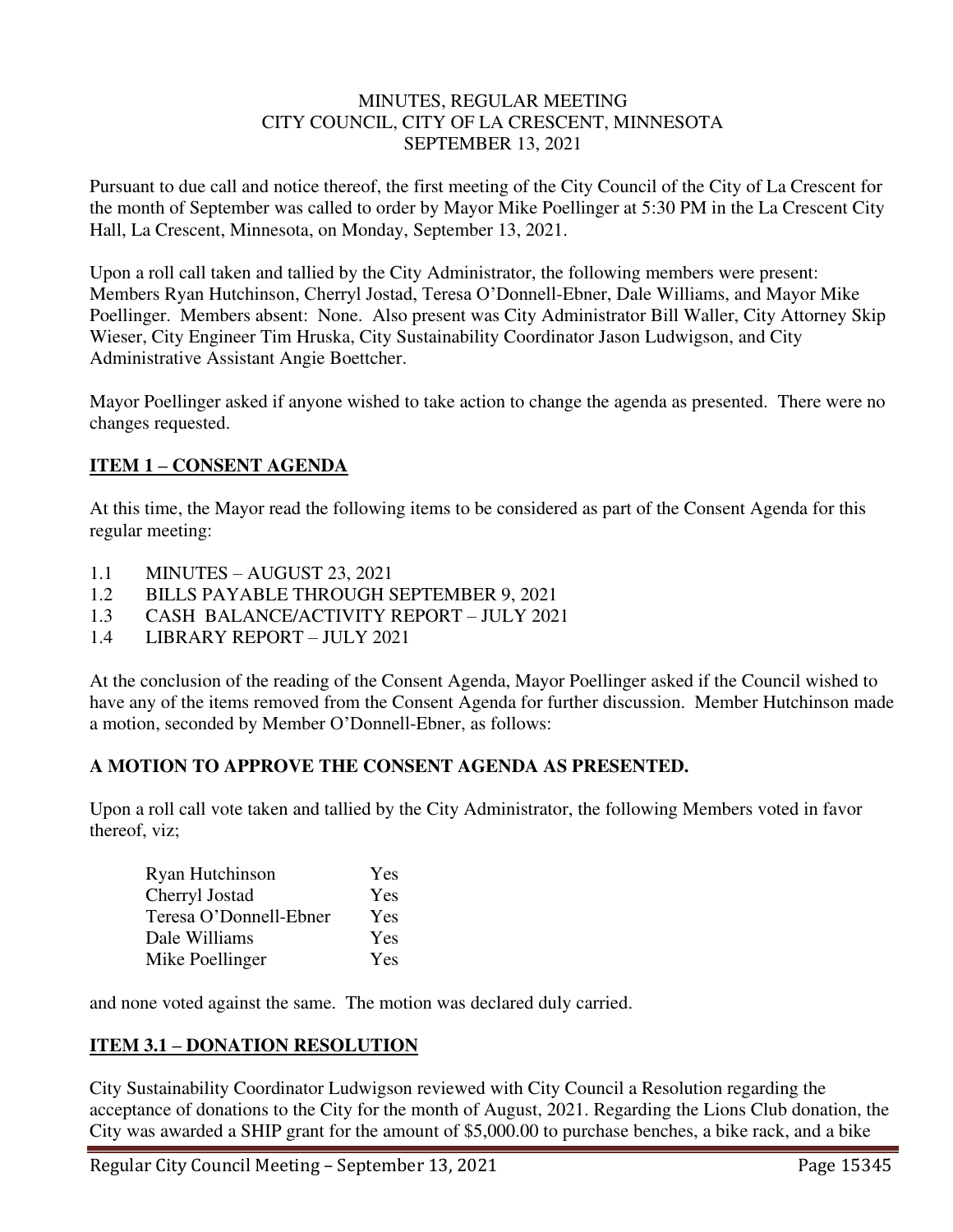repair stand for the trailhead at the downtown bike and pedestrian bridge this summer. The grant covered the full cost of the benches and bike rack, but was unable to cover the full cost of the bike repair stand. The Lions Club has generously donated the remaining \$965.61 to cover the cost of the bike repair stand. The SHIP grant will cover the remaining cost for the bike repair stand. Following review and discussion, Member Jostad introduced the following resolution and moved its passage and adoption:

#### **RESOLUTION NO. 09-21-30**

### **RESOLUTION ACCEPTING DONATIONS MADE TO THE CITY OF LA CRESCENT IN AUGUST, 2021**

 WHEREAS, the following donations were made to the City of La Crescent in the month of August, 2021:

- 1. The Pheasants Forever, Inc./Winona-Root River Pheasants Forever Chapter #242 wishes to donate \$1,400.00 to be used towards the Horse Track Meadows prairie project.
- 2. The La Crescent Lions Club wishes to donate \$965.61 to be used towards a bike repair stand for the Bike/Pedestrian Bridge Project.

NOW, THEREFORE, BE IT RESOLVED that the City Council of the City of La Crescent hereby accepts the donation stated above.

ADOPTED this 13th day of September, 2021.

SIGNED:

 $\overline{\phantom{a}}$  , and the contract of the contract of the contract of the contract of the contract of the contract of the contract of the contract of the contract of the contract of the contract of the contract of the contrac Mayor

ATTEST:

\_\_\_\_\_\_\_\_\_\_\_\_\_\_\_\_\_\_\_\_\_\_\_\_\_\_\_\_\_ City Administrator

The motion for the adoption of the foregoing resolution was duly seconded by Member Williams and upon a roll call vote taken and tallied by the City Administrator, the following Members present voted in favor thereof, viz;

| Ryan Hutchinson | Yes        |
|-----------------|------------|
| Cherryl Jostad  | Yes        |
| Dale Williams   | <b>Yes</b> |
| Mike Poellinger | Yes        |

Member Teresa O'Donnell-Ebner abstained from voting, and none voted against the same. The motion was declared duly carried and the resolution duly passed and adopted by a 4-0 vote.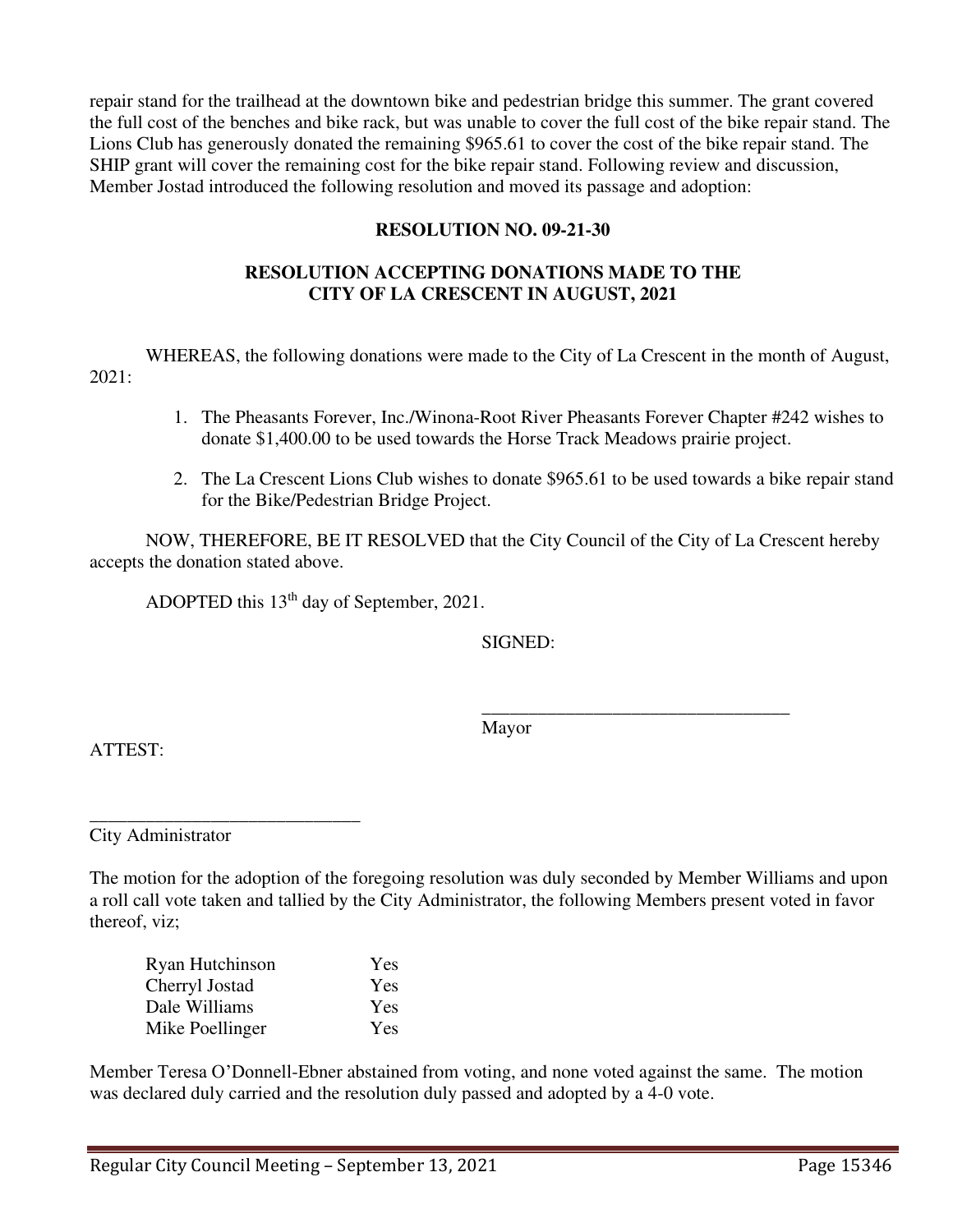# **ITEM 3.2 – LA CRESCENT ELECTRIC VEHICLE SHOWCASE**

City Sustainability Coordinator Ludwigson reviewed with City Council that as part of the Partners in Energy plan, the City of La Crescent and Xcel Energy will be hosting an Electric Vehicle (EV) showcase event at the Event Center September 16<sup>th</sup> from 5:00 p.m. to 7:00 p.m. Various private vehicle owners and a local dealership will be on hand to educate residents and offer test drives. Other materials about charging and EV ownership will be provided at the event. Food and beverages will be available to participants. This item was informational, and no action was taken.

# **ITEM 3.3 – MIKE TEMP – 2020 AUDIT REVIEW**

Mike Temp from Tostrud & Temp, S.C., Certified Public Accountants, gave an overview to City Council of the 2020 City audit. City Council was provided a copy of the audit to review prior to the meeting. Following questions, Member O'Donnell-Ebner made a motion, seconded by Member Hutchinson, as follows:

### **MOTION TO ACCEPT THE INDEPENDENT AUDITOR'S REPORT FROM TOSTRUD & TEMP, S.C. FOR THE CITY OF LA CRESCENT DATED DECEMBER 31, 2020.**

Upon a roll call vote taken and tallied by the City Administrator, the following Members voted in favor thereof, viz;

| Ryan Hutchinson        | Yes        |
|------------------------|------------|
| Cherryl Jostad         | Yes        |
| Teresa O'Donnell-Ebner | Yes        |
| Dale Williams          | Yes        |
| Mike Poellinger        | <b>Yes</b> |

and none voted against the same. The motion was declared duly carried.

## **ITEM 3.4 – SHORE ACRES BOUNDARY ADJUSTMENT**

City Engineer Hruska reviewed with City Council a correspondence from Tri-State Surveying, LLC regarding a request for a boundary adjustment for the property at 434 Shore Acres Road. It was proposed to remedy the boundary adjustment by having the City of La Crescent quit claim the land lying easterly of the current location of Shore Acres Road and westerly of the former road, depicted as Parcel 3 on the Preliminary Survey, back to the property owner of 434 Shore Acres Road. It was recommended to City Council to authorize the Mayor to sign the Quit Claim Deed and to request reimbursement to the City for the engineering and legal fees of \$700.00 from the property owner. Following discussion, Member Williams made a motion, seconded by Member O'Donnell-Ebner, as follows:

### **MOTION TO AUTHORIZE THE MAYOR TO SIGN THE QUIT CLAIM DEED FOR A BOUNDARY ADJUSTMENT FOR THE PROPERTY AT 434 SHORE ACRES ROAD AND TO REQUEST REIMBURSEMENT TO THE CITY FOR THE ENGINEERING AND LEGAL FEES OF \$700.00 FROM THE PROPERTY OWNER.**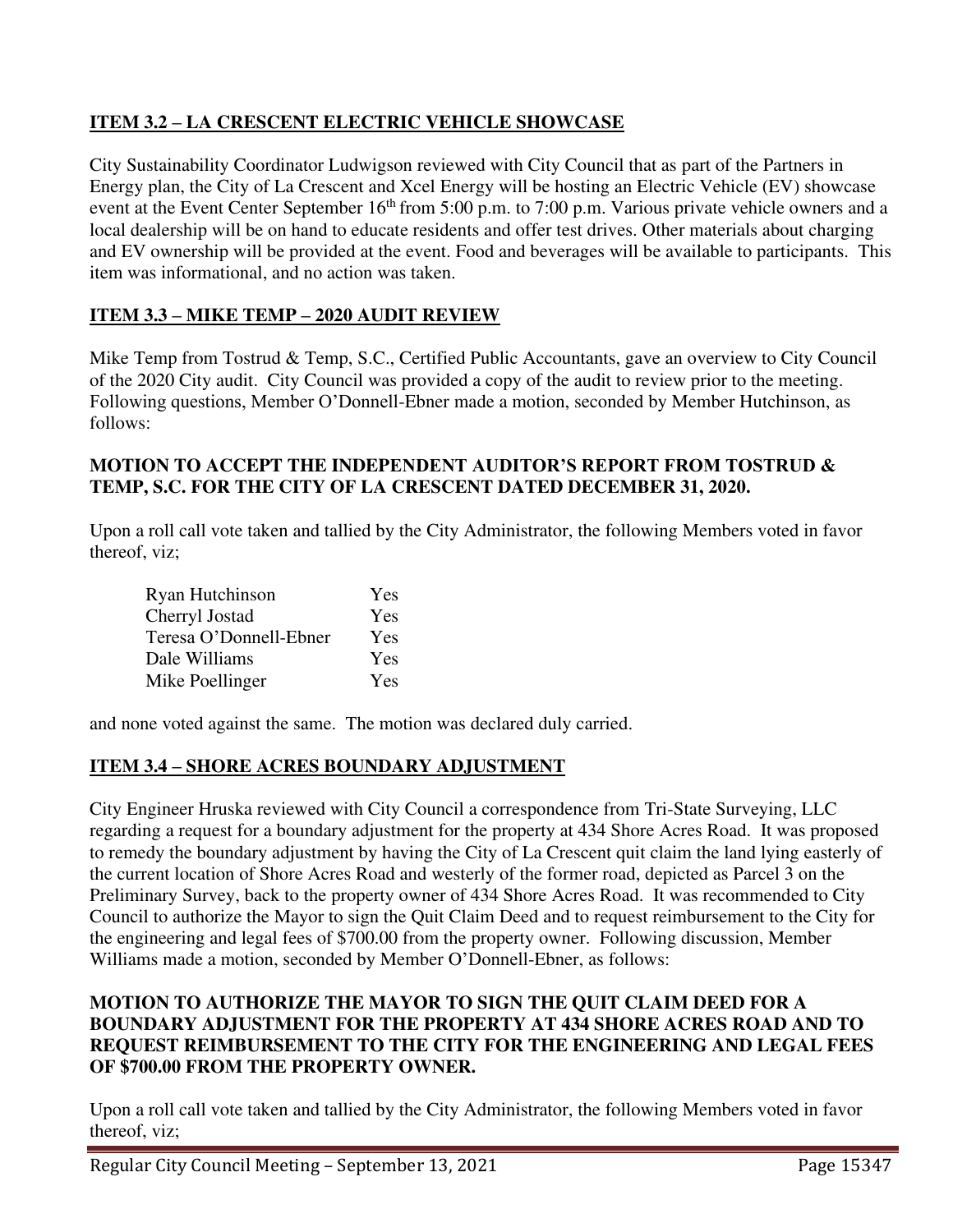| Ryan Hutchinson        | Yes        |
|------------------------|------------|
| Cherryl Jostad         | <b>Yes</b> |
| Teresa O'Donnell-Ebner | <b>Yes</b> |
| Dale Williams          | Yes        |
| Mike Poellinger        | Yes        |

and none voted against the same. The motion was declared duly carried.

### **ITEM 3.5 – AUTHORIZE TO ADVERTISE – WAGON WHEEL PHASE I**

City Engineer Hruska reviewed with City Council the completed plans for the Wagon Wheel Phase I paving project. This project includes paving the aggregate trail sections of the Wagon Wheel Trail. The City received funds for this project from a MN DNR trails grant. The project is estimated at \$116,500.00. City Council reviewed the plans for the project. It was recommended to City Council to approve the plans and specifications and to authorize advertisement for bids. Following discussion, Member Hutchinson made a motion, seconded by Member Williams, as follows:

#### **MOTION TO APPROVE THE PLANS AND SPECIFICATIONS FOR THE WAGON WHEEL PHASE I PAVING PROJECT AND TO AUTHORIZE TO ADVERTISE FOR BIDS.**

Upon a roll call vote taken and tallied by the City Administrator, the following Members voted in favor thereof, viz;

| Ryan Hutchinson        | Yes        |
|------------------------|------------|
| Cherryl Jostad         | <b>Yes</b> |
| Teresa O'Donnell-Ebner | <b>Yes</b> |
| Dale Williams          | Yes        |
| Mike Poellinger        | <b>Yes</b> |

and none voted against the same. The motion was declared duly carried.

### **ITEM 3.6 – 2021 STREET PROJECT CHANGE ORDER**

It was requested that the 2021 Street Project Change Order item be included in the next City Council agenda. No action taken.

### **ITEM 3.7 – HORSE TRACK MEADOWS PAVING SCHEDULE**

City Engineer Hruska reviewed with City Council that last year, the City Council extended the final completion date for the final wear course to this construction season for the Horse Track Meadows paving. There has been a fair amount of home construction occurring within the subdivision since the initial completion. The City has been in discussions with A1 Excavating (City's Contractor) about extending the completion of the wear course one more year. They have requested the unit price for the bituminous be raised to \$94 per ton. This equates to about a \$14,000.00 change in final cost to the project. At this time, there is no arrangement for the Council to recuperate that cost from the developer. The developer is currently speculating that 3-5 more homes will begin construction in 2021 with another 6 homes and 4 townhomes potentially starting in 2022. There is potential that home and Phase 2 construction will place wear and tear on the exposed surface. Allowing another year to pass before final bituminous wearing course could extend the life expectancy of the final wear surface for the City.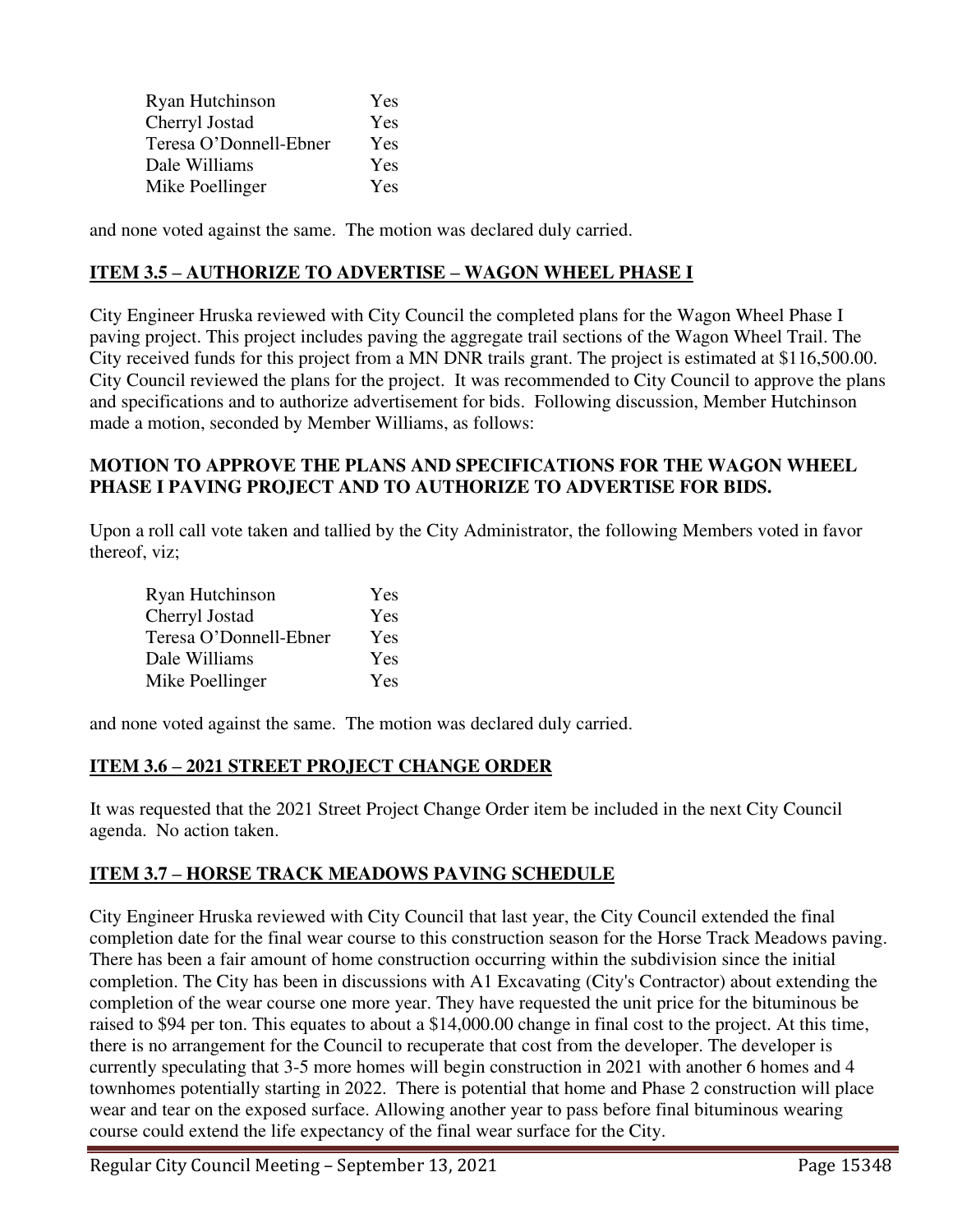The City met with the developer on September 9, and is recommending to City Council to approve the extension of the installation of the wear course of bituminous at Horse Track Meadows until 2022. It was also recommended to City Council to approve that the added cost of \$14,000.00 be split equally between the developer and the City. The developer is agreeable to this cost allocation. There are funds in the project budget for this expenditure. Following discussion, Member Williams made a motion, seconded by Member O'Donnell-Ebner, as follows:

### **MOTION TO APPROVE THE EXTENSION OF THE INSTALLATION OF THE WEAR COURSE OF BITUMINOUS AT HORSE TRACK MEADOWS UNTIL 2022 AND TO APPROVE THAT THE ADDED COST OF \$14,000.00 BE SPLIT EQUALLY BETWEEN THE DEVELOPER AND THE CITY.**

Upon a roll call vote taken and tallied by the City Administrator, the following Members voted in favor thereof, viz;

| Ryan Hutchinson        | Yes        |
|------------------------|------------|
| Cherryl Jostad         | Yes        |
| Teresa O'Donnell-Ebner | <b>Yes</b> |
| Dale Williams          | Yes        |
| Mike Poellinger        | Yes        |

and none voted against the same. The motion was declared duly carried.

## **ITEM 3.8 – 2022 STREET PROJECT ENGINEERING AGREEMENT**

City Engineer Hruska reviewed with City Council an engineering agreement for the 2022 Street Improvement project. The total project cost is estimated at approximately \$1,000,000.00. Funding for the project may include a combination of Municipal State Aid funds, along with street reconstruction bonds issued under the authority of the City's 5-year Street Reconstruction Plan. The City had originally planned to include the reconstruction of Walnut Street in the 2022 Street Improvement Project. City Engineer Hruska reviewed with City Council the reasons it is suggesting that the Walnut Street portion of the project be shifted to 2023. In order to proceed with the project, it was recommended to City Council to approve the engineering agreement for the 2022 Street Improvement project. Following discussion, Member Hutchinson made a motion, seconded by Member O'Donnell-Ebner, as follows:

#### **MOTION TO APPROVE THE PROFESSIONAL SERVICES AGREEMENT WITH WHKS & CO. FOR THE 2022 STREET IMPROVEMENT PROJECT WITH AN ESTIMATED FEE OF \$125,000.00.**

| Ryan Hutchinson        | Yes        |
|------------------------|------------|
| Cherryl Jostad         | <b>Yes</b> |
| Teresa O'Donnell-Ebner | Yes        |
| Dale Williams          | Yes        |
| Mike Poellinger        | Yes        |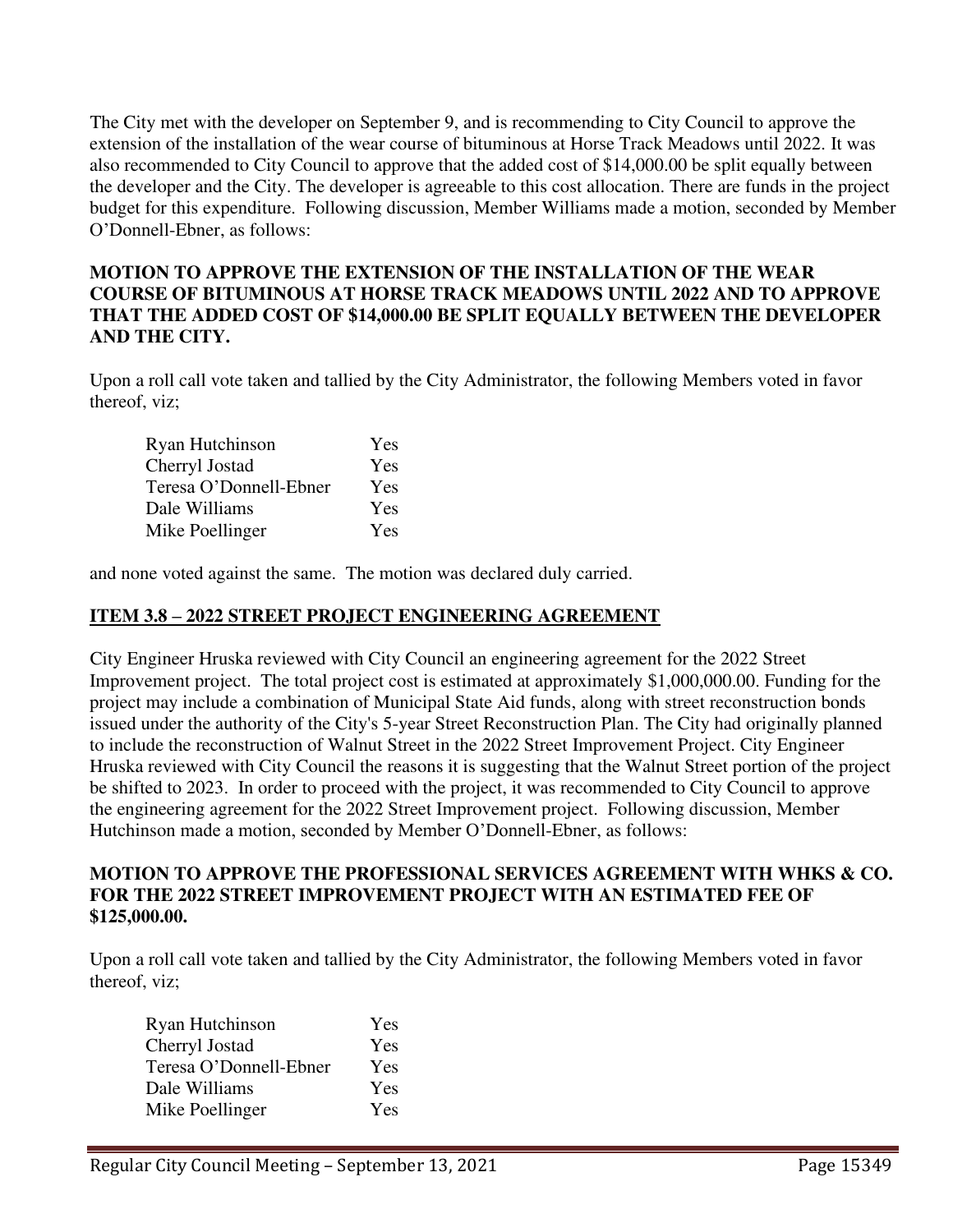and none voted against the same. The motion was declared duly carried.

## **ITEM 3.9 – MnDPS – DRIVERS EXAM LEASE AGREEMENT**

City Administrator Waller reviewed with City Council a lease agreement with the Department of Public Safety to operate a drivers exam station at the La Crescent Community Building. Prior to COVID-19 there were 30-50 lunch participants on a daily basis that used the Community Room. These individuals will be displaced once a month with the change in location of the driver's exam station. The City will work with the Senior Dining Program to allow for the meals on wheels portion of the program to be offered at the Community Building on the days that the space is also being used as a driver's exam station. It was recommended to City Council to approve the lease agreement with revisions discussed by City Administrator and to authorize the required signatures. Following discussion, Member O'Donnell-Ebner made a motion, seconded by Member Jostad, as follows:

### **MOTION TO APPROVE THE LEASE AGREEMENT, WITH REVISIONS, WITH THE DEPARTMENT OF PUBLIC SAFETY TO OPERATE A DRIVERS EXAM STATION AT THE LA CRESCENT COMMUNITY BUILDING.**

Upon a roll call vote taken and tallied by the City Administrator, the following Members voted in favor thereof, viz;

| Ryan Hutchinson        | Yes        |
|------------------------|------------|
| Cherryl Jostad         | <b>Yes</b> |
| Teresa O'Donnell-Ebner | <b>Yes</b> |
| Dale Williams          | <b>Yes</b> |
| Mike Poellinger        | <b>Yes</b> |

and none voted against the same. The motion was declared duly carried.

## **ITEM 3.10 – MTU – 2022 OPERATIONS AGREEMENT**

City Administrator Waller reviewed with City Council the 2022 Transit Operating Agreement with the La Crosse MTU for the operation of the local Apple Express bus service. In order to continue to provide the bus service, it was recommended to City Council to approve the 2022 Operating Agreement, and to authorize the required signatures. Following discussion, Member Hutchinson made a motion, seconded by Member O'Donnell-Ebner, as follows:

#### **MOTION TO APPROVE THE 2022 OPERATIONS AGREEMENT BETWEEN THE CITY OF LA CROSSE AND THE CITY OF LA CRESCENT PERTAINING TO PUBLIC TRANSPORTATION BY BUS AND TO AUTHORIZE THE REQUIRED SIGNATURES.**

| Ryan Hutchinson        | Yes        |
|------------------------|------------|
| Cherryl Jostad         | <b>Yes</b> |
| Teresa O'Donnell-Ebner | Yes        |
| Dale Williams          | <b>Yes</b> |
| Mike Poellinger        | Yes        |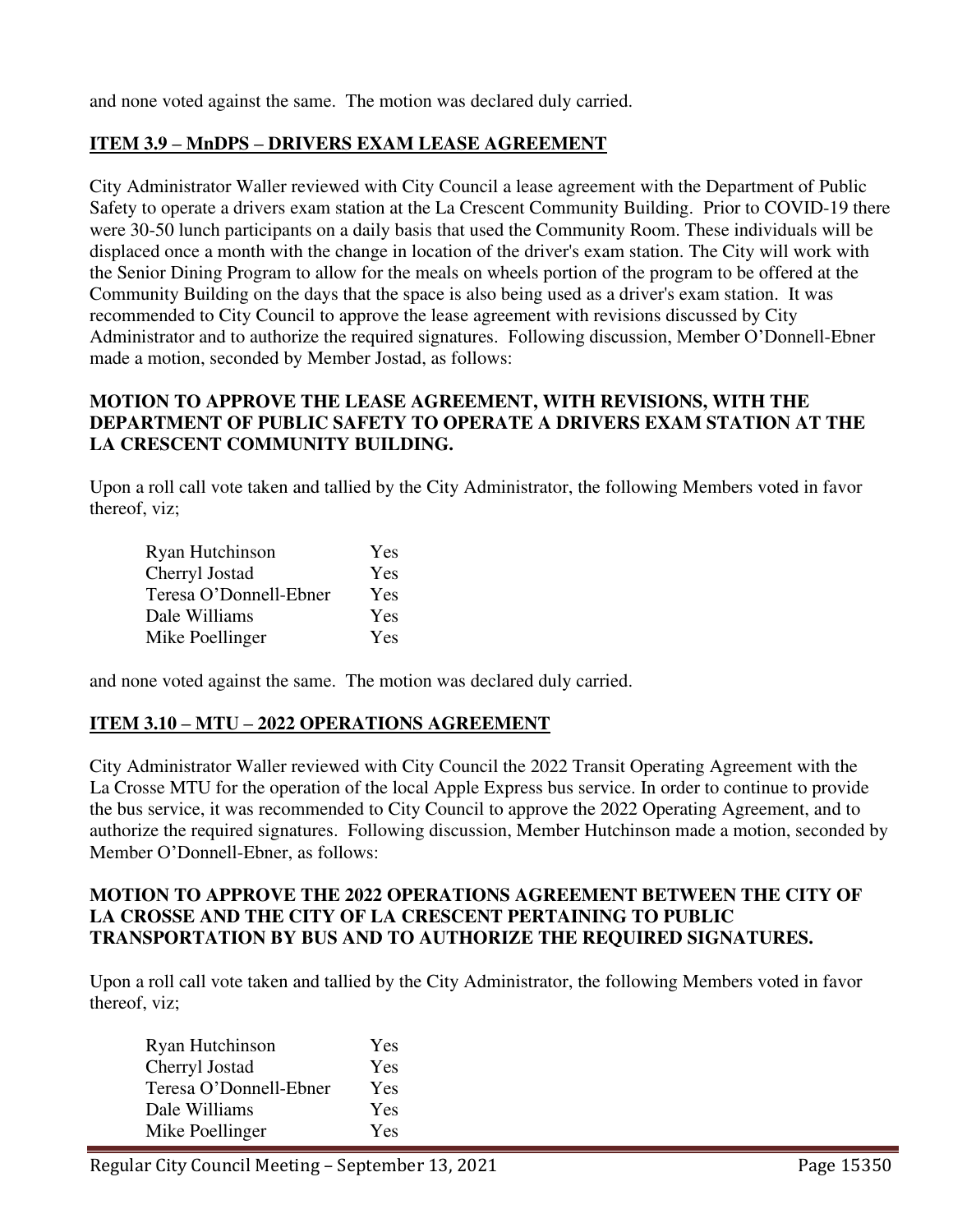and none voted against the same. The motion was declared duly carried.

## **ITEM 3.11 – MTU – 2022 MOTOR VEHICLE LEASE**

City Administrator Waller reviewed with City Council the 2022 Motor Vehicle Lease with the La Crosse MTU. The City of La Crescent owns the bus that is used in the operation of the local Apple Express bus service, and leases the bus to the La Crosse MTU. In order to continue to provide the bus service, it was recommended to City Council to approve the 2022 Motor Vehicle Lease and to authorize the required signatures. Following discussion, Member O'Donnell-Ebner made a motion, seconded by Member Hutchinson, as follows:

#### **MOTION TO APPROVE THE 2022 MOTOR VEHICLE LEASE BETWEEN THE LA CROSSE MUNICIPAL TRANSIT UTILITY AND THE CITY OF LA CRESCENT AND TO AUTHORIZE THE REQUIRED SIGNATURES.**

Upon a roll call vote taken and tallied by the City Administrator, the following Members voted in favor thereof, viz;

| Ryan Hutchinson        | Yes        |
|------------------------|------------|
| Cherryl Jostad         | Yes        |
| Teresa O'Donnell-Ebner | Yes        |
| Dale Williams          | <b>Yes</b> |
| Mike Poellinger        | Yes        |

and none voted against the same. The motion was declared duly carried.

### **ITEM 3.12 – PLAYGROUND DEDICATION**

City Administrator Waller reviewed with City Council that at 5:30 pm, on Tuesday, September 28, 2021, the new playground equipment at Veteran's Park will be formally dedicated. The following groups/ organizations will be recognized for their efforts and contributions to the project: La Crescent Lions Club; La Crescent Rotary Club; Prince of Peace Youth Group; MiEnergy; Mayo Health System; and the City of La Crescent Maintenance Department. This item was informational, and no action was taken.

### **ITEM 3.13 – APPLEFEST APPLE**

Mayor Poellinger reviewed with City Council a request to paint an apple on the street at the intersection of Main and Walnut. Following discussion, Member O'Donnell-Ebner made a motion, seconded by Member Jostad, as follows:

### **MOTION TO APPROVE THE PAINTING OF AN APPLE ON THE STREET AT THE INTERSECTION OF MAIN AND WALNUT.**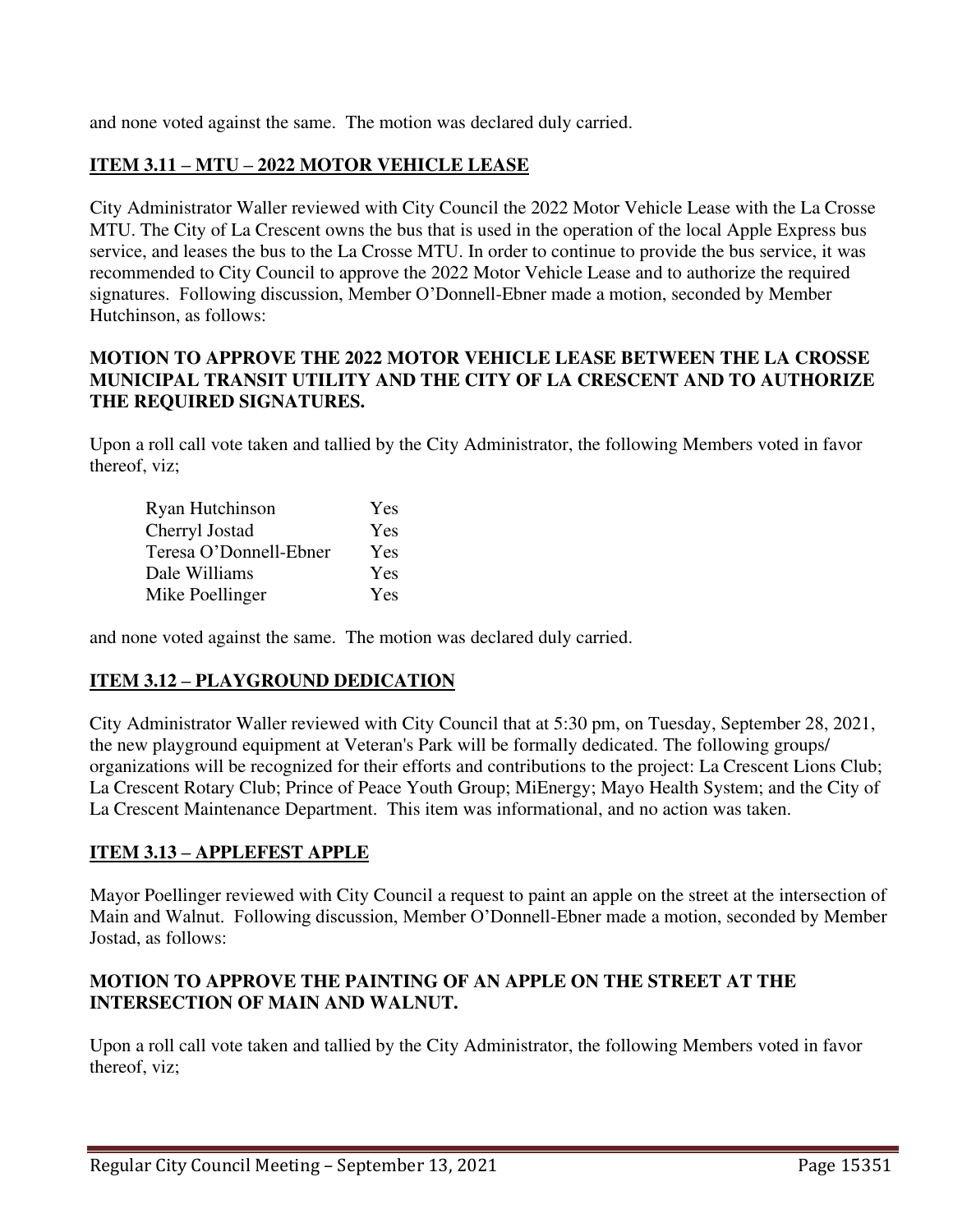| Cherryl Jostad         | Yes        |
|------------------------|------------|
| Teresa O'Donnell-Ebner | <b>Yes</b> |
| Dale Williams          | Yes        |
| Mike Poellinger        | <b>Yes</b> |

and Member Ryan Hutchinson voted against the same. The motion was declared duly carried by a 4-1 vote.

### **ITEM 5.1 – MAYOR'S COMMENTS – 2022 JUNETEENTH COUNTYWIDE CELEBRATION**

City Council reviewed a letter to Mayor Poellinger from the African American Mutual Assistance Network, Inc. dated September 3, 2021 regarding the 2022 Juneteenth Countywide Celebration to be held at the Omni Center in Onalaska, WI. No action taken.

### **ITEM 6.1 – STAFF CORRESPONDENCE/COMMITTEE UPDATES – EXPLORE LA CROSSE**

City Council reviewed the Agenda from the August 17, 2021 La Crosse County Convention & Visitors Bureau Virtual Board Meeting, which included the Minutes from the July 27, 2021 Board Meeting. No action taken.

### **ITEM 6.2 – STAFF CORRESPONDENCE/COMMITTEE UPDATES – CGMC 2020 CENSUS DATA**

City Council reviewed the Coalition of Greater MN Cities Member City Population Change document. No action taken.

## **ITEM 6.3 – STAFF CORRESPONDENCE/COMMITTEE UPDATES – WAGON WHEEL PHASE 3 – ADVERTISEMENT FOR BIDS**

City Council reviewed the public notice for the Advertisement for Bids for the Wagon Wheel Trail – Phase 3 project. No action taken.

### **ITEM 6.4 – STAFF CORRESPONDENCE/COMMITTEE UPDATES – PARK AND RECREATION COMMISSION MINUTES – AUGUST 24, 2021**

City Council reviewed the Minutes from the August 24, 2021 La Crescent Park and Recreation Commission meeting. No action taken.

### **ITEM 8 – CHAMBER OF COMMERCE**

Sarah Danielson of the La Crescent Chamber of Commerce introduced Julie Hatlem as the new Executive Director for the Chamber. Upcoming Chamber events were also discussed.

There being no further business to come before the Council at this time, Member Hutchinson made a motion, seconded by Member Williams, to adjourn the meeting. Upon a roll call vote taken and tallied by the City Administrator, the following Members present voted in favor thereof, viz;